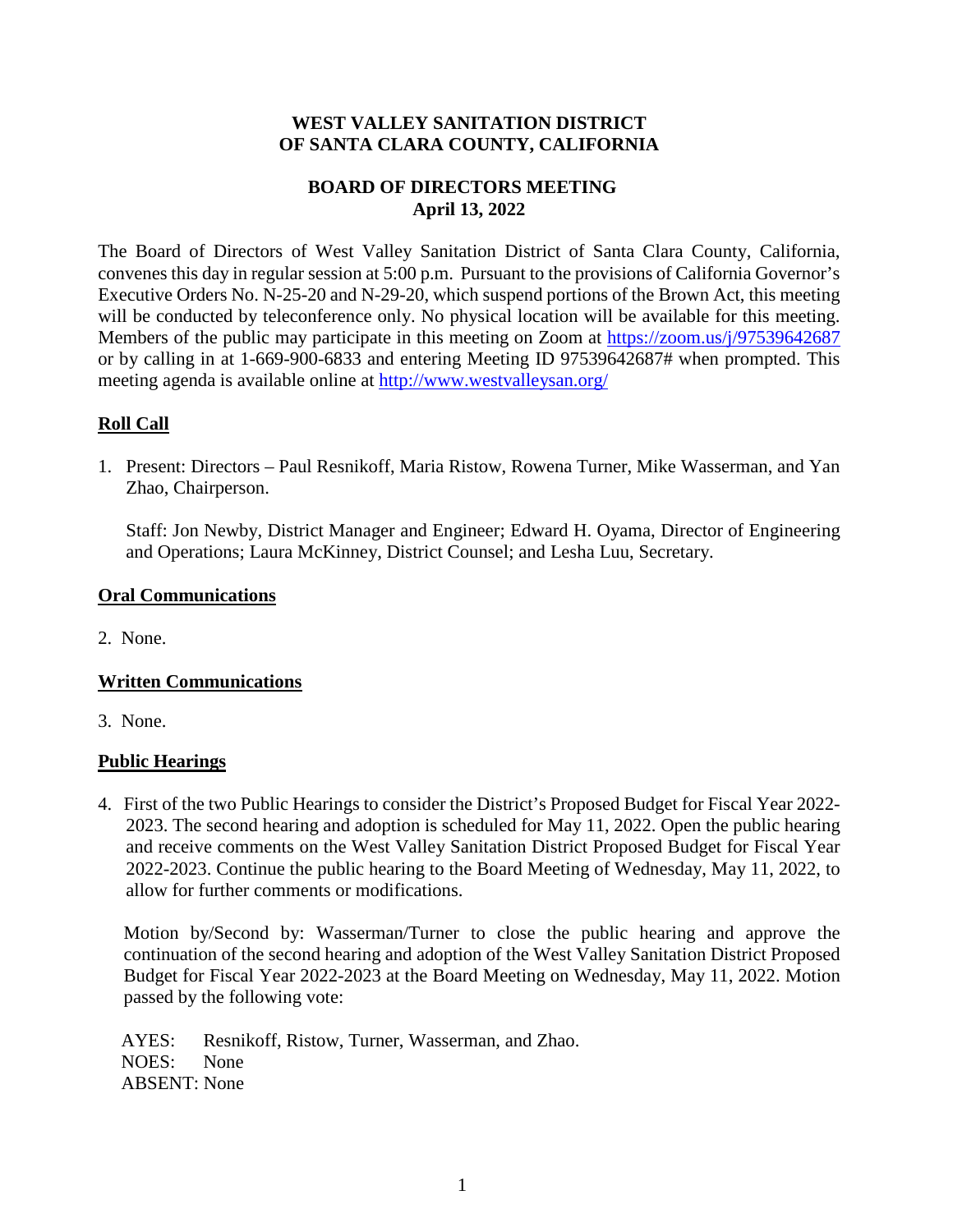## **WEST VALLEY SANITATION DISTRICT OF SANTA CLARA COUNTY, CALIFORNIA**

# **BOARD OF DIRECTORS MEETING April 13, 2022**

#### **Unfinished Business**

5. None.

**Consent Calendar** (Items to be taken in one motion)

- 6. Previous meeting minutes. Approve the minutes for the Regular Board of Directors Meeting March 9, 2022.
- 7. Treatment Plant Advisory Committee meeting minutes. Accept the minutes for the Regular Meeting of the Treatment Plant Advisory Committee of the San Jose/Santa Clara Regional Wastewater Facility on January 13, 2022.
- 8. Investment Report. Approve the report on commingled funds invested by the County of Santa Clara for West Valley Sanitation District, as of February 28, 2022.
- 9. Consolidated Income and Expense Statement. Approve Consolidated Income and Expense Statement for the period ended February 28, 2022.
- 10. Payment of invoices. Approve the payment of invoices for March 10, 2022 to April 13, 2022.
- 11. Reauthorize virtual meeting. Adopt Resolution No. 22.04.07, A RESOLUTION OF THE BOARD OF DIRECTORS OF THE WEST VALLEY SANITATION DISTRICT REAUTHORIZING TELECONFERENCE MEETINGS PURSUANT TO ASSEMBLY BILL 361 EFFECTIVE APRIL 14 THROUGH MAY 13, 2022.
- 12. Cost-Sharing Agreement Between City of San Jose and West Valley Sanitation District of Santa Clara County for Construction, Operation, and Maintenance of Joint Use Sanitary Sewers – Second Amendment. Approve the Second Amendment to the Cost-Sharing Agreement Between City of San Jose and West Valley Sanitation District of Santa Clara County for Construction, Operation and Maintenance of Joint Use Sanitary Sewers, extending the term of the agreement by three years to June 30, 2025.

Motion by/Second by: Wasserman/Resnikoff to approve the Consent Calendar Items 6-12. Motion passed by the following vote:

 AYES: Resnikoff, Ristow, Turner, Wasserman, Zhao NOES: None ABSENT: None

#### **New Business**

13. None.